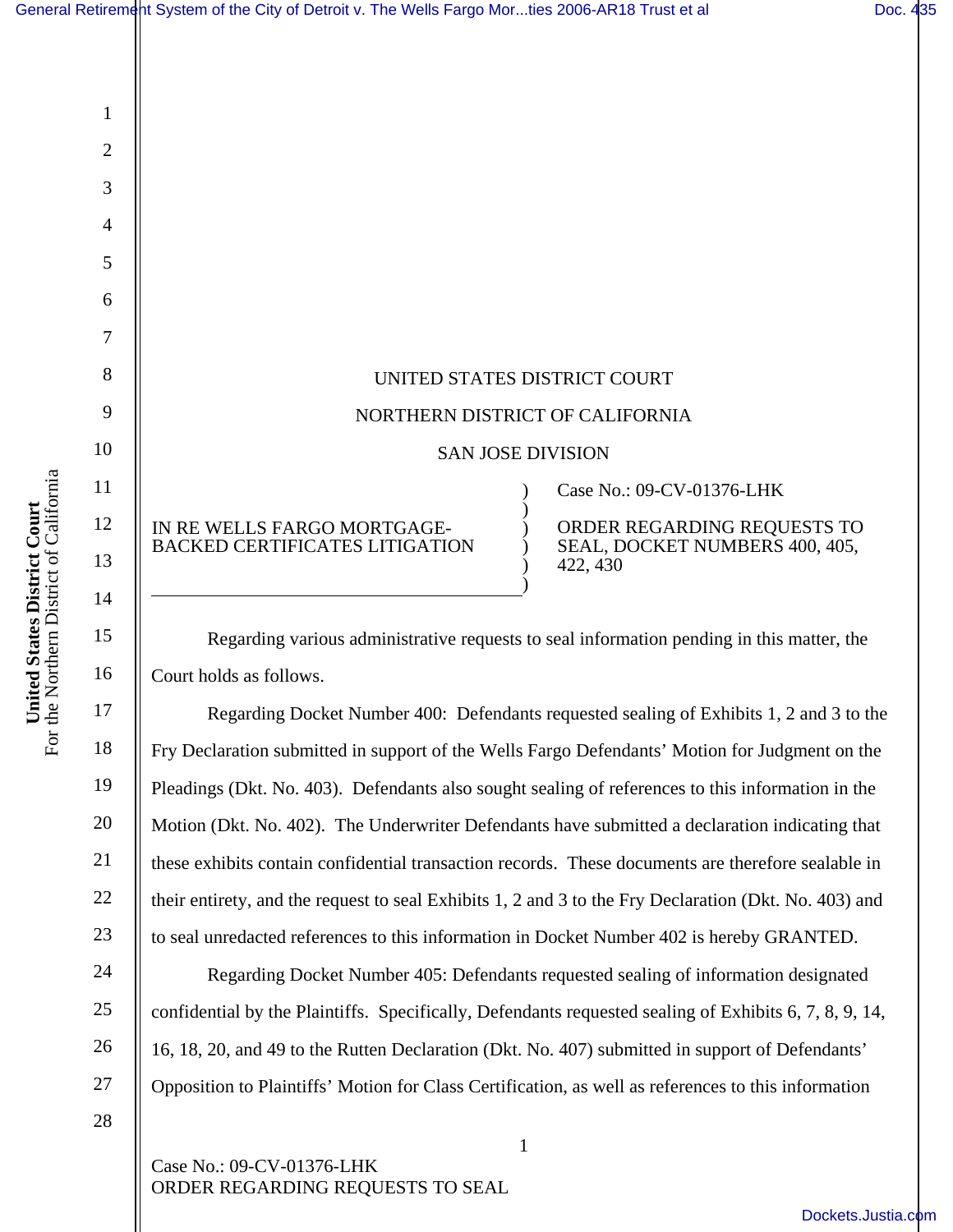within Defendants' Opposition. Plaintiffs never submitted a follow-up declaration stating why these documents are properly sealable, as required by Civil Local Rule 79-5(d). This Court issued an Order directing the Plaintiffs to file any such declaration by May 31, 2011 if they wished to maintain confidentiality over this information, but no declaration was filed. *See* Dkt. No. 421. Accordingly, the request to seal Exhibits 6, 7, 8, 9, 14, 16, 18, 20, and 49 to the Rutten Declaration (Dkt. No. 407), and references to this information in the Opposition (Dkt. No. 406) is DENIED. These Exhibits shall be publicly filed and any references to these exhibits shall not be redacted from the public version of Defendants' Opposition.

Defendants also sought sealing of documents designated confidential by third parties, including portions of Exhibits 2 and all of Exhibit 30 to the Rutten Declaration (Dkt. No. 407). The request to seal these documents is GRANTED.

Finally, Defendants sought sealing of portions of Exhibits 1 and 2 of the Rutten Declaration (Dkt. No. 407), and references to this information in the Opposition (Dkt. No. 406). Defendants submitted declarations indicating that these exhibits contain confidential information relating to Wells Fargo's business practices, and private customer information. Accordingly, these documents are properly sealable, and Defendants' request to seal Exhibits 1 and 2 of the Rutten Declaration (Dkt. No. 407) and to redact references to this information in the Opposition (Dkt. No. 406) is hereby GRANTED.

Regarding Docket Number 422: Plaintiffs requested sealing of information produced by Defendants and referenced in Plaintiffs' Opposition to Defendants' Motion for Judgment on the Pleadings (Dkt. No. 423). The Underwriter Defendants filed a declaration stating that Exhibit 3 to the DeLange Declaration (Dkt. No. 423) is sealable because it contains confidential trading data at page 110, lines 18-25. Accordingly, only this portion of Ex. 3 to the DeLange Declaration (Dkt. No. 423) may be sealed. Plaintiffs shall prepare a redacted public version removing only those lines of Exhibit 3 and any references to that information in their opposition. In addition, Plaintiffs requested permission to seal information for which Defendants sought sealing in Docket Number 400. Because the Court finds that information sealable, Plaintiffs' request to redact such information from Docket Number 423 is GRANTED.

2

Case No.: 09-CV-01376-LHK ORDER REGARDING REQUESTS TO SEAL

1

2

3

4

5

6

7

8

9

10

11

12

13

14

15

16

17

18

19

20

21

22

23

24

25

26

27

28